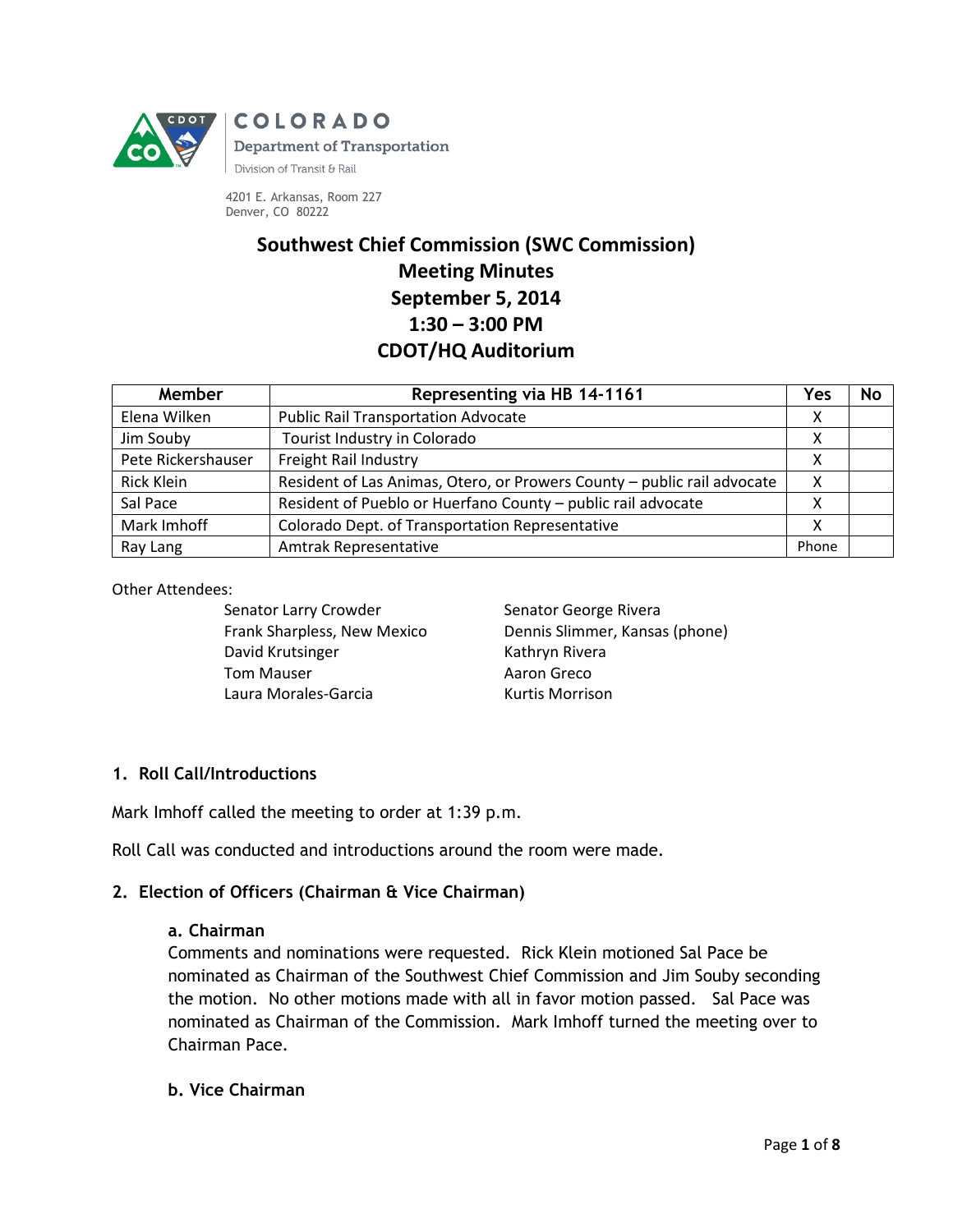The Vice Chairman for the Southwest Chief Commission nomination was opened. Chairman Pace nominated Rick Klein. Pete Rickershauser seconded the nomination. All members provided their approval of this nomination. Rick Klein was approved as Vice Chairman.

# **3. SWC Commission Charge/Statutory Responsibilities**

#### **a. House Bill 14-1161**

Mark Imhoff presented this agenda item.

A copy of the bill was distributed to members prior to today's meeting. A copy of House Bill 14-1161 is included in today's meeting packet. Reading directly from the bill the mission of the Southwest Chief Commission is: "*to coordinate and oversee efforts by the State and local governments and cooperate with the states of Kansas and New Mexico, Amtrak, and the Burlington Northern and Santa Fe Railway to ensure continuation of existing Amtrak Southwest Chief rail line service in the state, expansion of such service to include a stop in Pueblo, and exploration of the benefits of adding an additional stop in Walsenburg*."(HB14- 1161, p.6.)

## **b. CDOT recommendation: by-laws**

Additionally the Southwest Chief Commission has the power "*to adopt bylaws for the regulation of its affairs and the conduct of its business* ;"( HB14-1161, p.7.) The Commission has the full ability to conduct studies provided the funding is available.

Chairman Pace asked that the Commission adopt a bylaw that any members, voting and nonvoting, be able to add agenda items for upcoming meetings. Jim Souby seconded, with everyone approving and the bylaw was adopted.

Chairman Pace asked if anyone else had a request for any other bylaws. Jim Souby asked that we leave this option open for future meetings. Mark Imhoff noted that he thought it was important to meet along the corridor where the Southwest Chief operates or is proposed to operate. Jim Souby suggested that excursions may also be a helpful activity so everyone understands what the Southwest Chief Commission covers. The current main issue at this time is the maintenance of the rail. Amtrak offered to make accommodations for trips may be looked at in the future so long as it complies with the ethics rules and regulations. Chairman Pace noted the item of bylaws was closed for this meeting.

## **4. Commission Member Expenses**

Mark Imhoff provided a briefing on the funding for the commission regarding travel reimbursement and State employee work time on behalf of Kurt Morrison who arrived later in the meeting. House Bill 14-1161 allows up to \$5,279.00 and 0.1 FTE be allocated to Colorado Department of Transportation for the fiscal year beginning July 1, 2014. The funds are to be utilized by the commission for expenses related to the Southwest Chief Commission. The Commission may be reimbursed for travel expenses out of this specific fund. Colorado Department of Transportation has a travel expense form that will be distributed for those who would like to complete the form for travel reimbursement. CDOT will work with their CDOT business office to coordinate reimbursement for these travel expenses.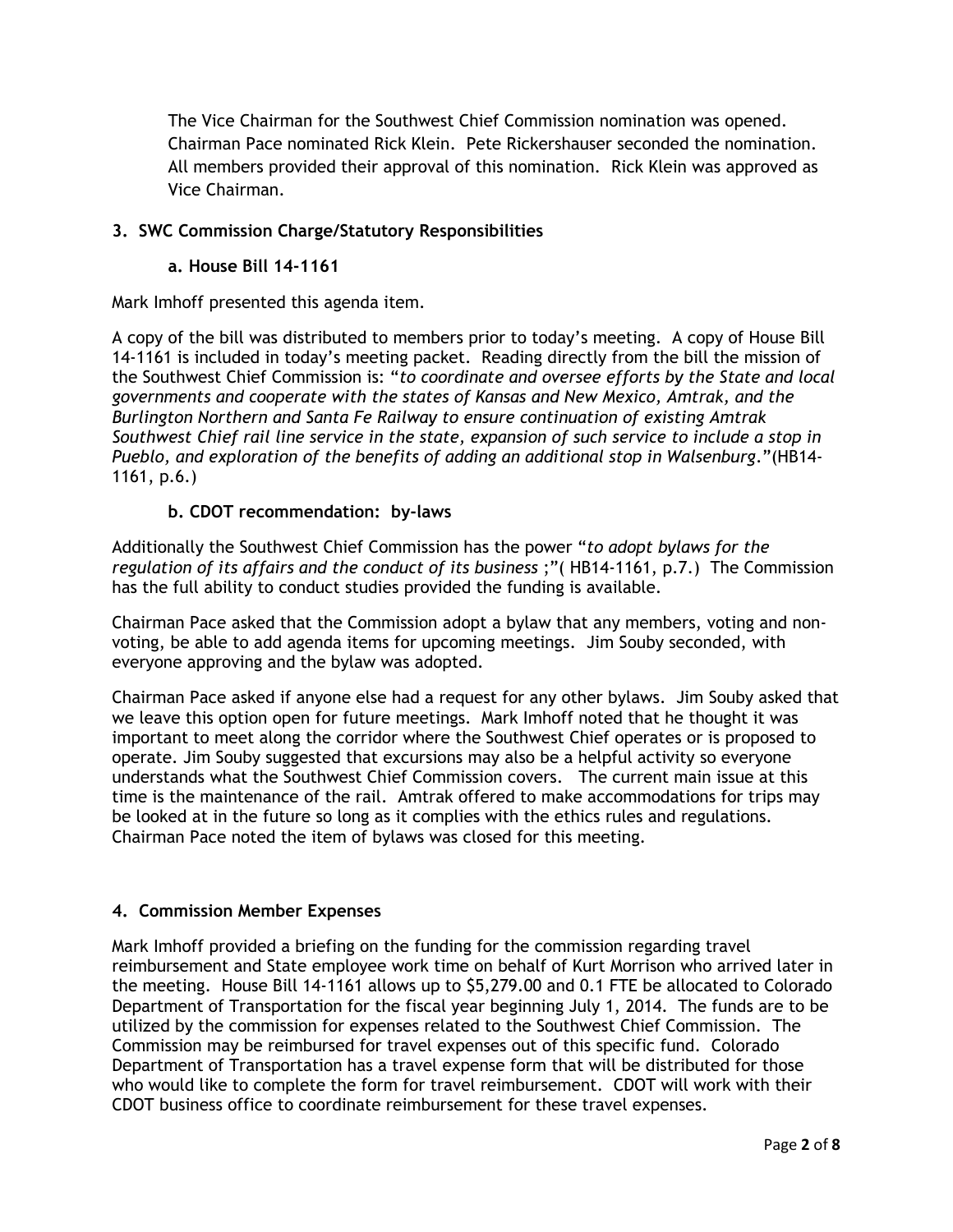Vice Chairman Klein noted that the City of La Junta has agreed to cover his travel expense related to the Southwest Chief Commission. Chairman Pace noted that Pueblo County has also agreed to cover travel related expenses and they will provide reimbursement to the fund for Chairman Pace. Laura Morales-Garcia will work with the members regarding reimbursement.

Chairman Pace asked those present if anyone had anything else to add regarding the House Bill 14-1161. Senator Crowder added that he believed the funding has been approved and provided. Chairman Pace stated we will work out the details on this offline so that we may continue with Commission business. Mark Imhoff indicated that 0.1 fte is approximately 4 hours a week and Laura Morales-Garcia the Program Assistant for CDOT/Division of Transit and Rail will provide this work time.

Mark Imhoff asked that we proceed to agenda item 6 since Elena Wilken had not yet arrived. The members and Chairman Pace agreed to proceed to the next agenda item and return to this item later in the meeting.

## **5. SWC Background/History**

 $\overline{\phantom{a}}$ 

Ray Lang presented for agenda item 5. This item was presented out-of-order from the agenda due to Commissioner Wilken's absence from the meeting at the time. It was presented after item 6(a) and before item 6(b).

In 2011 Amtrak was advised that the current Master Agreement provided by BNSF for the Southwest Chief operations would expire January 2016, and that future agreements would include changes. For the stretch of rail between Newton, Kansas and Las Animas, Colorado the track would not be maintained as FRA class-IV track (79 mph) since there was not enough business to maintain the rail between these two locations at that class. Instead Newton to Las Animas would be maintained at class-2 standards (30 mph), Las Animas to La Junta class III, and La Junta to Trinidad class II. Amtrak would require class IV to maintain scheduled travel times and not require additional equipment. Once repaired the maintenance for each of these sections would have to be maintained at this same level. This is the main issue for the Southwest Chief Commission to resolve. BNSF has been open about communicating this issue of maintenance. It is estimated the rail section noted covers approximately 700 miles. Maintenance for this 700 mile section calculates to approximately 10 million a year. The rail requires a lot of one time capital work to address the challenges and repairs for the initial work. The initial work has been estimated at 100 million and in addition 100 million is what would be required to cover ten years of maintenance.

To cover the maintenance expense a proposed solution for maintenance is to have each of the three states cover 20% along with Amtrak and BNSF also providing 20%. Amtrak does not realistically have the funds to meet this request, BNSF has not declined. Each state is also able to submit an individual TIGER Application as a resource. Submission by each state for a TIGER Grant was not accomplished this year. Kansas did apply last year and this year. Kansas was denied last year for this grant and they are currently awaiting response for this year's TIGER Application.<sup>1</sup> A copy of this year's summary TIGER Application is included in today's

 $1$  At the time of the meeting this was unknown. Garden City, KS has since been awarded the TIGER grant.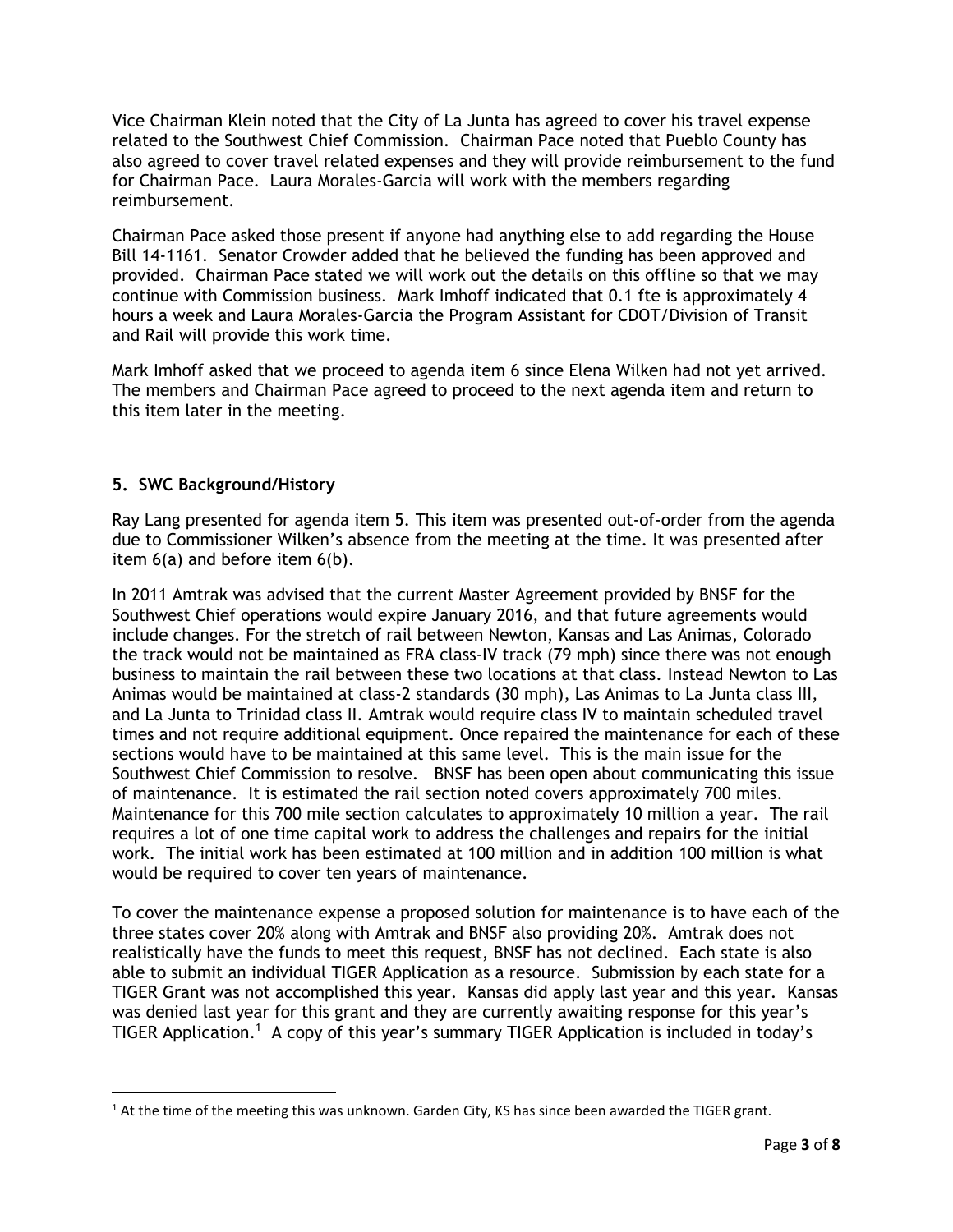meeting packet. BNSF has indicated if Kansas is granted the TIGER Grant this year, they have agreed to maintain the class level 4 rail between Newton, KS and Las Animas, Colorado.

New Mexico is looking at legislation to make this commitment. There was no decision on a New Mexico legislative proposal because the legislative session ran out of time. A question that did arise for New Mexico State Government is if legally they may provide a donation to the railway due to a clause in their constitution. Ray Lang asked if there were any questions.

Chairman Pace asked if there had been any discussion on what might happen if the TIGER Grant was approved since that would have an effect on the proposal of a 5 way split. Ray Lang is not aware of any meaningful discussion having been conducted if the TIGER Grant was approved. All things would need to be considered. If the TIGER Grant does get approved, that is a conversation that needs to be held. It might change the suggested funding contributions.

Jim Souby commented that New Mexico has a role in the maintenance of the rail that currently runs from Albuquerque, New Mexico to the south of Madrid, New Mexico. This line then goes north to Santa Fe, New Mexico and if the Southwest Chief is not able to successfully maintain their line, then New Mexico would have that section of track to service in addition to the other track already being maintained. There was some discussion as to who funds the maintenance of the noted rail section. New Mexico is attempting to negotiate the agreement which has included discussion of the future of the Southwest Chief rail.

Mark Imhoff inquired with Ray Lang on the Amtrak annual capital budget. Ray Lang responded that he not positive on the exact amount, but it is believed that approximately \$800 million a year is the Amtrak capital funding budget with the billing going to assets.

## **6. State Updates**

#### **a. Colorado**

The Colorado Department of Transportation worked closely with Kansas and New Mexico Departments of Transportation on a co-signed letter regarding an opinion that the repair and maintenance of track for the Southwest Chief rail should be a Federal Government obligation. Although each State Department of Transportation supports keeping the Southwest Chief on its current route, the DOT's do not have funding available, and do not believe a precedent should be set for State-funding of long-distance routes. It was asked if there have been any inquiries of this issue possibly being expanded to include other states served by the Southwest Chief?

Jim Souby will be attending a National Association for Railroad Passengers (NARP) in the near future and he has requested Long Distance Amtrak Trains be a main topic of discussion. Jim Souby is willing to try and explore the suggestion to include other states along the line in the discussion. Pete Rickershauser asked Ray Lang if he knew of any other states having any concerns with this issue. Ray Lang responded that he is not aware of any other states being interested in this issue. Ray Lang noted there may be some interest in repairing this specific line especially if outside entities were made aware that it could be terminated. Mark Imhoff noted that every bit of support in assisting with the lobbying of congress to appropriate additional funds could be of great benefit. Senator George Rivera noted that it appears lobbying is taking place now since Amarillo wants to run the train through Oklahoma and Texas, but no funding has been discussed.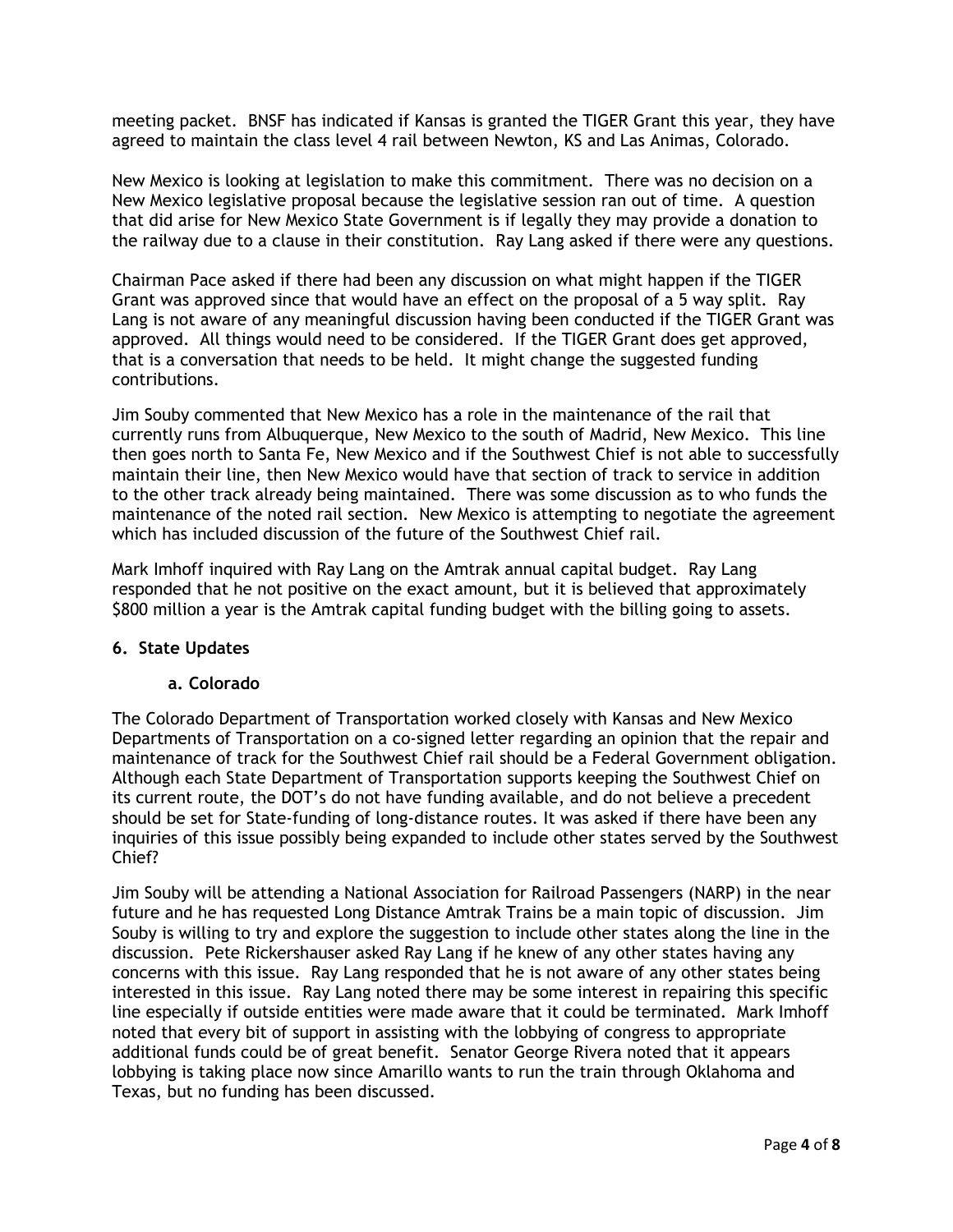Chairman Pace responded to Mark Imhoff's statement that CDOT does not have the funds and this is a federal responsibility. Part of the reason the House Bill 14-1161 was passed is to allow CDOT to become a partner. There is recognition that funding provided to CDOT has not been as high as in previous years. CDOT is considered a partner in this project.

Pete Rickershauser wanted to comment and invited Ray Lang to provide his comments at any time. Pete noted that this is a very different time and era for the Transcon line as compared to ideas floated back in 2002. He noted that the BNSF Transcon line is high capacity. Everywhere an Amtrak train might make a stop, additional tracks would be required to move the train over so as not to become an impediment to freight operations. The Transcon line may be a routing option for the Southwest Chief, but may not be a good money proposition.

#### **b. New Mexico**

Frank Sharpless presented for this agenda item.

Each DOT supports the continuation of the Southwest Chief, but no funds are available through DOT. The three DOT's involved do not want to set precedence, states have never provided funding for this type of venture. New Mexico DOT does own and pay \$3 million a year for capital on a transit line that runs from Albuquerque to Santa Fe. Coincidentally, the same month the co-letter was sent, New Mexico residents expressed concerns about state highways reverting to gravel due to lack of funding. New Mexico is facing challenges covering maintenance of their roads. New Mexico DOT is concerned with finding funds for other items before any contribution could be considered. It would also need to be considered why, nationally, the 15 long distance Amtrak routes are not getting the funding needed to maintain operations.

New Mexico Legislature created an outline in November of 2013 to explore the need for the \$4 million request. The New Mexico Legislature moved forward with an undertaking in a series of studies totaling \$170,000. New Mexico contracted with a company to provide a study on what the ridership change might take place if the Southwest Chief were placed on the Transcon Line, as opposed to remaining on the existing line. A draft on this study will be received in the next few weeks and can be released after the New Mexico legislature has been briefed on the findings.

A second study was conducted regarding a ridership and what the economic impact to the state and the individual counties in terms to visitors of New Mexico are and the amount of money being spent in those locations. The study is based on current and alternative ridership.

A third study is to review what the \$4 million estimate is based on. New Mexico would need to know what \$4 million per year for 10 years buy, and what future costs might remain in years 11 and beyond.

The New Mexico Constitution includes a clause regarding donations to a for-profit entity with funds from the State of New Mexico. This clause is being reviewed by the legal department of the State of New Mexico.

Senator Crowder is under the impression that there is a bill in the New Mexico legislature that was passed to fund the Southwest Chief. Jim Souby indicated he was advised there was a bill which passed through the House. Frank Sharpless noted that he is aware of a bill, but he understood it did not get past the senate appropriations committee. Vice Chairman, Klein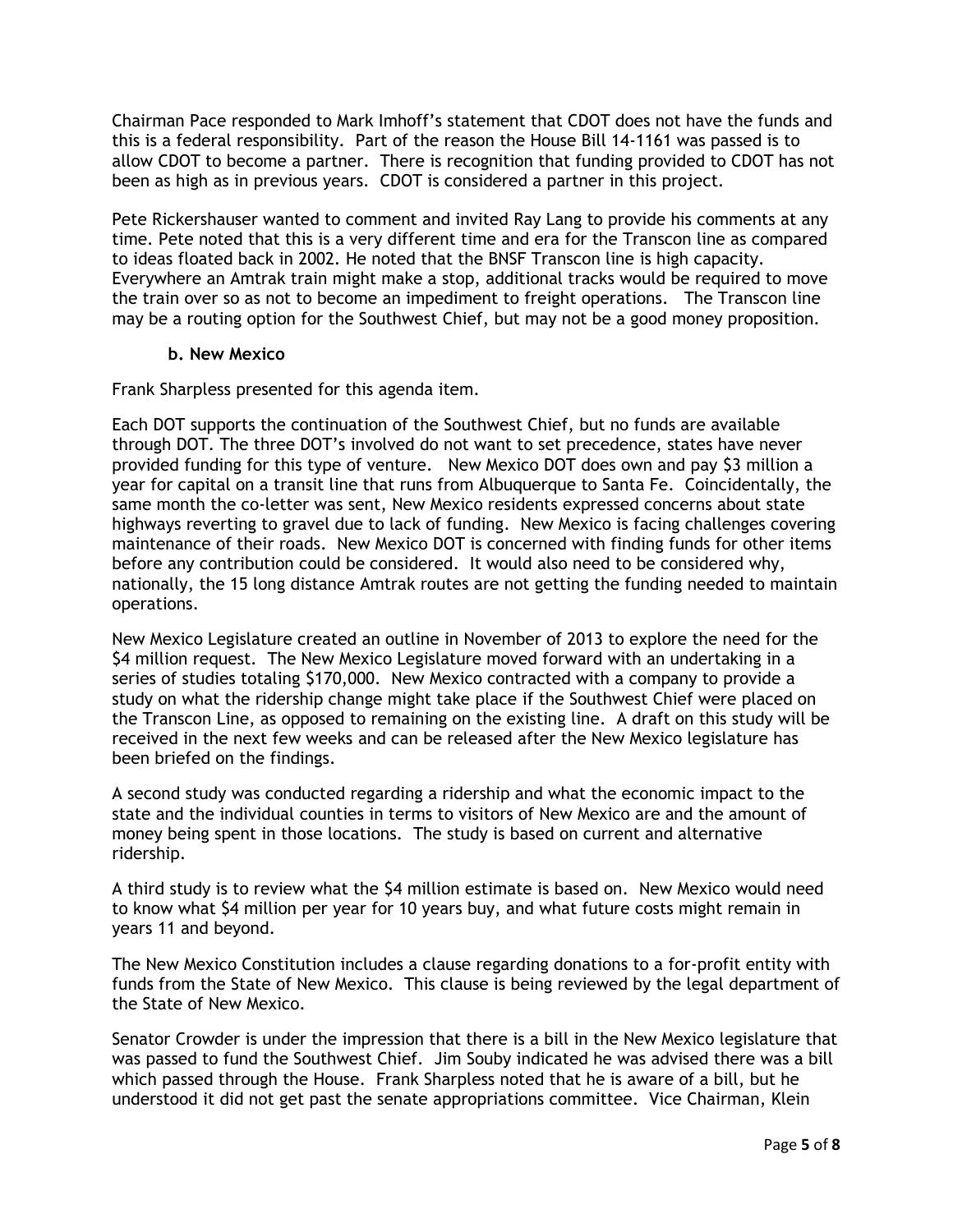indicated he was informed that this bill did pass through the house. Jim Souby received a letter with this information from Representative Bobby Gonzales of New Mexico he will forward that letter to the Southwest Chief Commission.

Chairman Pace stated that New Mexico DOT is holding the position that they are counting on the Federal Government to provide funding. Is it the belief of the New Mexico DOT that the current congress will have to work this out on its own or that we will lose train? Frank Sharpless responded that he cannot surmise what may or may not happen and all he is able to do is provide the Commission with relayed information representing the position of the New Mexico DOT and the letter provided by the three state DOTs requesting the federal government honor its obligations. Frank Sharpless will make the results of the noted studies available to the Southwest Chief Commission after they have been presented to the New Mexico Legislature. New Mexico DOT is planning to proceed based on what information is provided by these studies.

Chairman Pace asked Frank Sharpless if there was any indication of whether the New Mexico Governor would sign or veto a bill partnering on this venture. Frank Sharpless responded that there has not been any discussion of the matter. Frank noted there are several elections in each state that will play into all of these matters and there is too much conjecture to hypothesize. Chairman Pace asked if Frank Sharpless was hopeful in being able to lobby congress. Frank Sharpless stated he is delivering the message. Someone will need to float a bill, champion it and coordinate with the states as to who would be impacted and how they might proceed.

Kurt Morrison addressed the chairman indicating most recently that Congress, with recent actions, creates low expectations that Congress will pass any long-term funding bills in the near future. Continuing resolutions for funding and extensions of the existing MAP-21 bill are more likely. The legal issue of granting funds or donations to private railroads is a prohibition dating back to the 1880's and 1890's. New Mexico's law is a strong regulation against such action. Colorado has such a law too, although it is not as strong as New Mexico's.

Jim Souby remarked in 2011 when this all started the position of the states is that this was a federal funding issue, but since that time Washington's tone has changed and we may need to consider funding options and not rely on federal funding

Ray Lang asked if New Mexico DOT would consider submitting a TIGER application. Frank stated this route was discussed, but other priorities took precedence over this specific issue. Even with a TIGER Grant the State would still be required to provide matching funding, so the legal issue has taken precedence over any other discussions.

Senator Crowder asked if there was a driving force that would have come forward other than New Mexico DOT. Ray Lang inquired on the request for funding a study as he did not recall the request. Frank Sharpless noted that the State DOT of New Mexico did fund the studies, but the state did also look at the cost and efficiency that could also be served by bus systems. Ray Lang did not recall the request for Amtrak to provide funding for a study. Frank Sharpless noted that it was at a 2013 meeting, but he does not recall the exact date.

Ray Lang also advised that a lower circuit court determined that Amtrak is considered to be a government entity based on the amount of business conducted with the government. Frank Sharpless indicated that if this is an official decision that could be confirmed that could change the funding or donation regarding legal issues for New Mexico. This is a good question for the Commission to look into.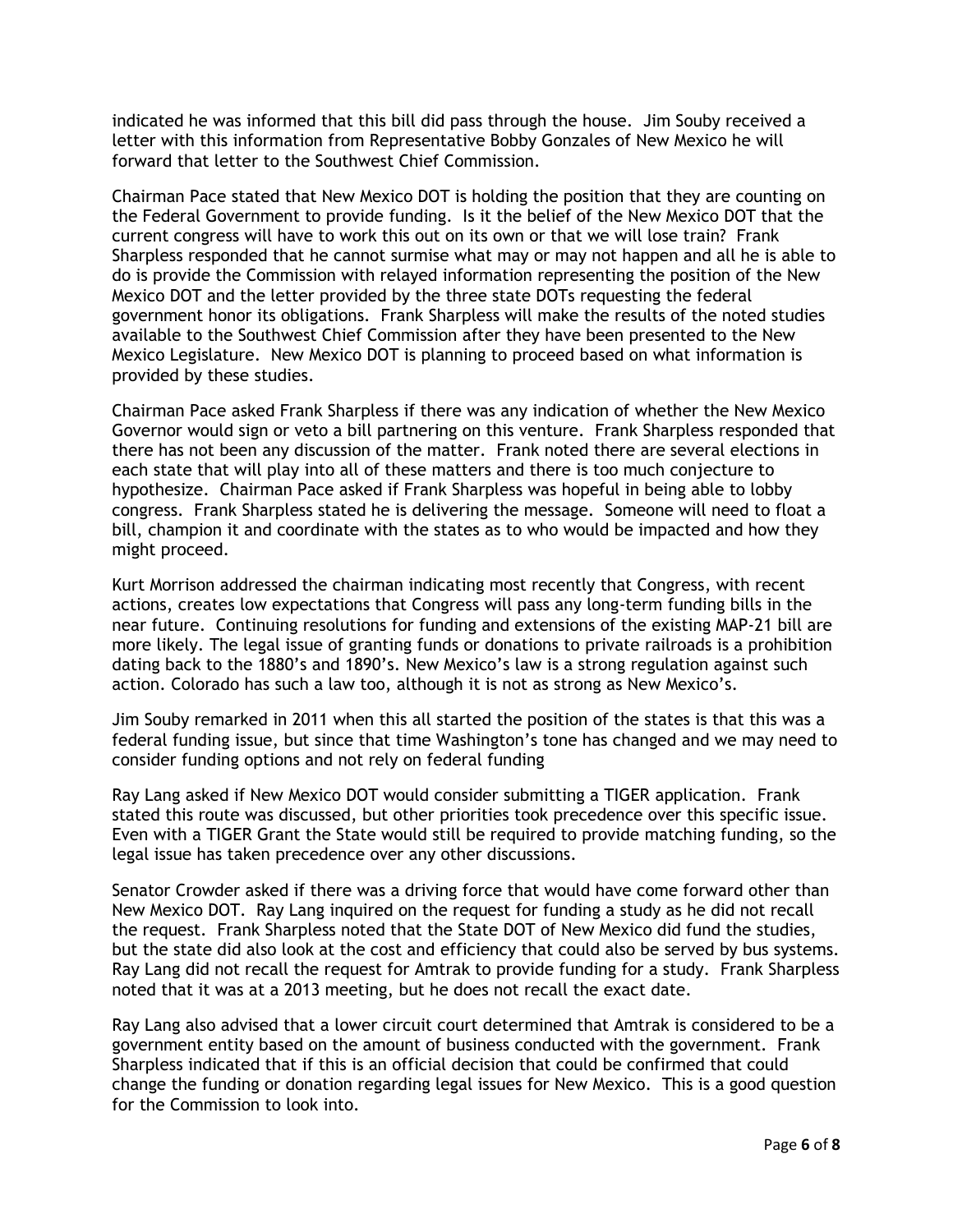#### **c. Kansas**

Dennis Slimmer noted that he will provide his update along with the TIGER Application piece which is item 7 on the agenda.

## **7. TIGER Application**

This past legislative session Kansas Department of Transportation (KDOT) gave updates regarding the status of passenger rail in Kansas including the Southwest Chief. During the first update in January KDOT provided information regarding discussions with Amtrak, BNSF and Kansas cities along the route. The second briefing in February provided information relative to KDOTs understanding of the proposed legislative actions in Colorado and New Mexico. KDOT also briefed the Kansas legislature on the past TIGER grant application by Garden City and the potential for future applications.

On July 11th Kansas Secretary of Transportation Mike King accompanied Amtrak CEO Joe Boardman and BNSF Railway Executive Chairman Matt Rose on a special whistle stop tour along the Southwest Chief route in Kansas. The purpose of the tour was to speak with officials along the route about the condition of the rail along the route and the concern that passenger rail service could be lost in western Kansas unless action is taken to improve the condition of the rails. Stops were made in Topeka, Newton, Hutchinson, Dodge City and Garden City where KDOT, Amtrak, and BNSF officials met with local officials and media to explain the situation and discuss what is being done to address the problem. Since that event KDOT officials have stayed in touch with Amtrak, BNSF and local officials regarding this issue. KDOT is anxiously awaiting word from USDOT regarding the status of Garden City's TIGER grant application for funding to improve rail on the existing route of the Southwest Chief.

Chairman Pace asked if anyone had any questions regarding the Kansas State update or the TIGER Application.

Jim Souby noted conference calls are conducted every two weeks regarding the TIGER Grant and a decision is anticipated within the next two to three weeks. Senators, Representatives, and citizens have all contacted Transportation Secretary Foxx in support of the application made by Kansas for the TIGER Grant.

Dennis Slimmer added that the TIGER Application submitted by Kansas this year is a lot stronger than last year. The Grant will not solve the problem, but it may provide a beginning for a solution. The TIGER Application explains the benefits and the plan for additional resources and investments upon approval.

Mark Imhoff asked if there is any indication on what might happen if Amtrak decides to relocate the route. Ray Lang responded that Amtrak is willing to provide a 20 year commitment if the Kansas TIGER Application is approved, or pay back the funds to KDOT and Garden City.

Senator Crowder hopes Colorado can keep an open mind regarding funding and a possible TIGER Application. Senator Crowder noted that he has to believe that New Mexico will look at this as progress for their state if the Southwest Chief Rail is a success. He is not willing to give up at this point. The rural communities depend on these services and for some this is their access to travel for medical and other services.